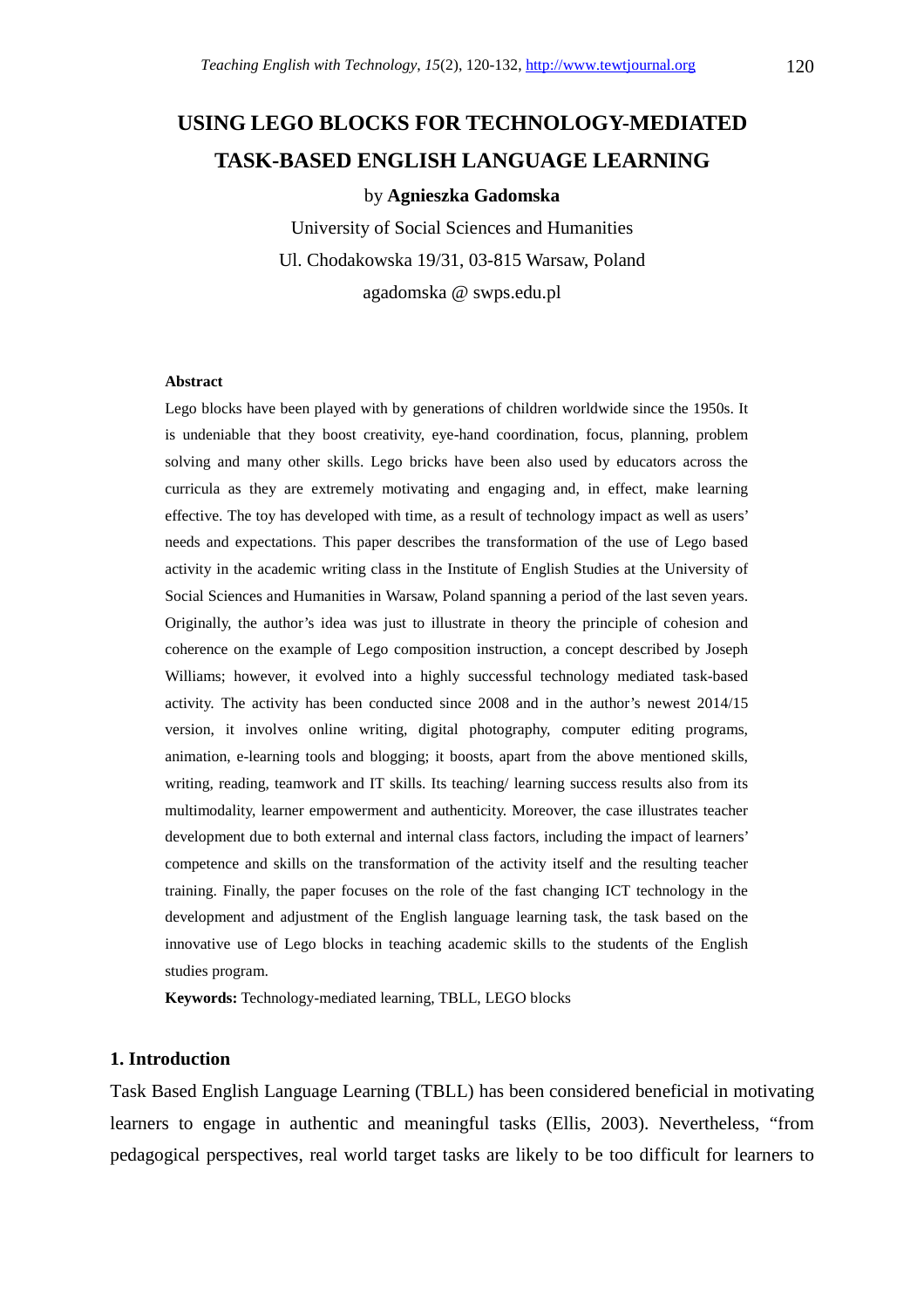achieve because of potential semantic, pragmatic, lexical and syntactic difficulties. Thus, pedagogical tasks should represent a bridge to real world tasks" (Izadpanah, 2010: 49). It is, therefore, the teacher's role and responsibility to adjust tasks to learner' needs and to their learning objectives. In this regard, Borg (2003: 81) underlines how language teachers are "active, thinking decision-makers who make instructional choices by drawing on complex, practically-oriented, personalized, and context-sensitive networks of knowledge, thoughts and beliefs." This means that "it is extremely difficult to meet the academic needs of the English language learners by merely combining teacher lectures with textbook readings and activities" (Hernández, 2003: 148).

 This paper aims at presenting the theoretical and applied rationale for incorporating a TBLL activity into an academic writing class based on the Lego blocks technique leading to the development of IT skills. This technique has more recently gained momentum in Higher Education (James, 2013) where *learning by making* (Papert & Harel, 1991) can enhance student reflection (Gauntlett, 2011) even in the language classroom.

### **2. Task Based English Language Learning (TBLL)**

TBLL is based on the assumption that, as a consequence of focusing on the primary aim of the task instruction, i.e. its successful completion, students "are likely to learn the language as if they are focusing on language forms (Harmer, 2007: 71). Therefore, the strategy can be compared to a reversal of the PPP (Present, Practice, Produce) approach or to a Boomerang Procedure (Harmer, 2007: 67), where students are first engaged in a task and as a follow-up activity, they are asked to perform a language activity (for example, writing, communication game or role-play).

 Among the critics of TBLL (Littlewood, 2004 & Seedhouse, 1999 qtd in Harmer, 2007:73) and those concerned about its effectiveness (Swan, 2005 & Ur, 2006 qtd in Harmer, 2007:73), we can distinguish those who doubt its applicability in systematic language teaching, or those who realize that teachers may lack classroom time (Ur, 2006). The Lego task is a creative writing activity and as such is treated as a "break" from the routine approach to mastering academic writing. Although it is time-consuming, it is worth pursuing as "an additional component of the language based syllabus" (Ur qtd in Harmer, 2007:73) due to its effectiveness.

 TBLL is a complex approach that has been the focus of scholarly attention for over 20 years now. Its complexity is visible in the number of definitions of a task and task-based learning principles. This study adopts the definition provided by van den Branden (2006:4),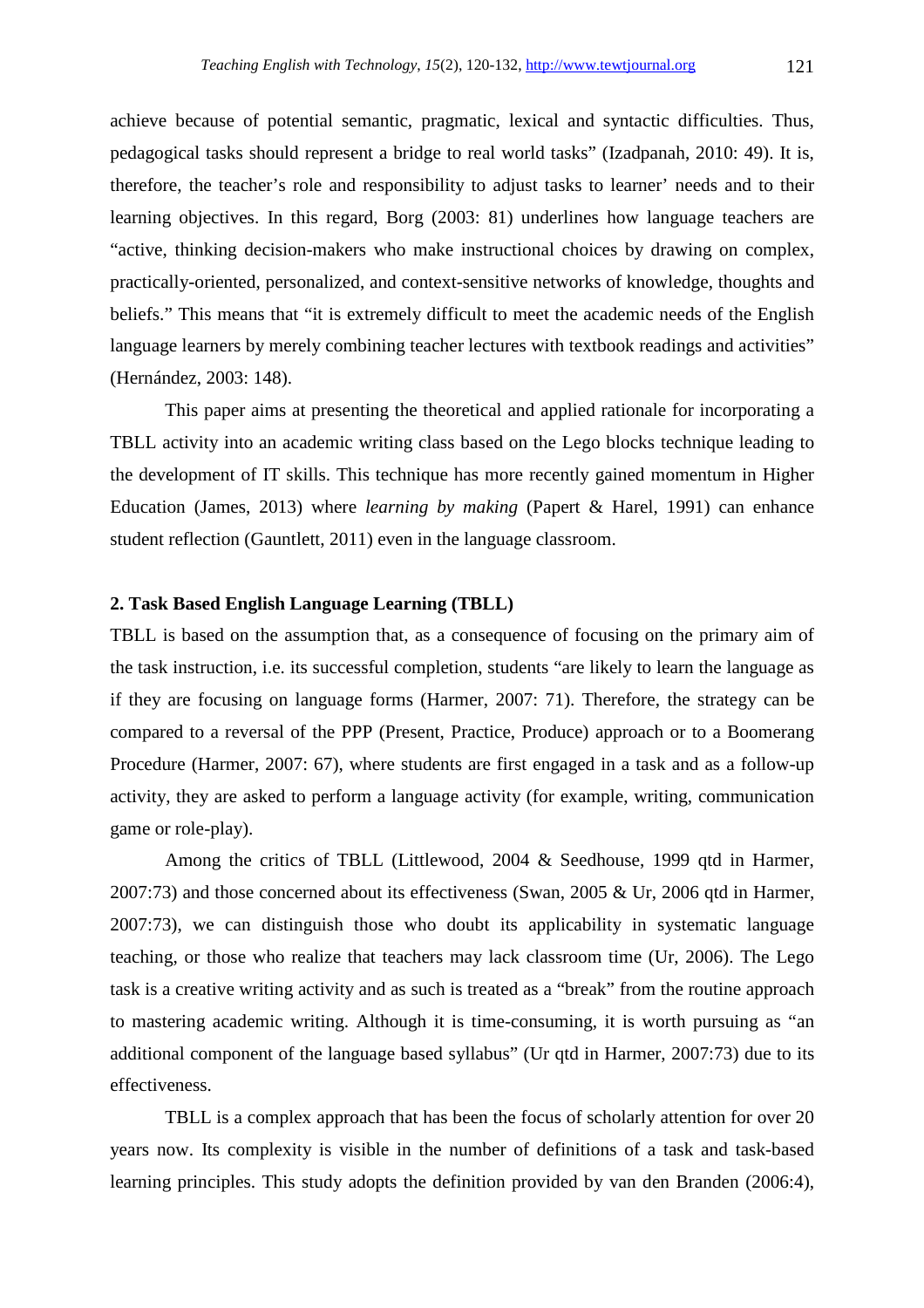whereby "a task is an activity in which a person engages in order to attain an objective, and which necessitates the use of language." It is, thus, clear that "there is a commonsensical understanding that a task is an activity that is carried out using language" (Richards  $\&$ Rodgers, 2001: 224). In other words, it is "a piece of work undertaken for oneself or for others, freely or for some reward." (Long, 1985: 19). Bygate et al. (2013: 11) further add that:

a task is an activity, susceptible to brief or extended pedagogic intervention, which requires learners to use language, with emphasis on meaning, to attain an objective, and which is chosen so that it is most likely to provide information for learners which will help them evaluate their own learning.

 Among the many doubts addressed by van den Branden (2006), there are questions as to the effectiveness of TBLL in different age groups, classes with mixed ability students and groups of students with different cultural background. Van den Branded (2006) also points to the influence of learners' beliefs, expectations and experience of their involvement in taskbased instruction.

 This paper attempts to address the question of the usefulness of TBLL based on the Lego blocks technique in the academic context. It will discuss its methodological justification in the academic writing class instruction, where it may help learners conceptualize and experience the theoretical abstract and complex principles of style, which serve as "a metaphor for the construction of meaning" (Buckley, 2015:1). An overview of the cult status of Lego blocks is first provided to frame the use of this technique in the design of a TBLL lesson plan.

#### **3. Lego blocks: cult status**

Lego blocks have been played with by generations of children worldwide since the 1950s. It is undeniable that they boost creativity, eye-hand coordination, focus, planning, problem solving and several other skills. Conventionally, Lego blocks have been used as toys and are, thus, associated with leisure, creativity, freedom, problem solving, team work and rewards.

 Lego bricks have also been used by educators across the curricula as they are extremely motivating and engaging and make learning effective (Buckley, 2015 & McNamara et al., 1999; Erwin, 2000). The undeniable cult status of Lego bricks in the education of young learners has prevailed for over 65 years. Lego Education has introduced methods and tools including ready-made classroom solutions that make learning fun and inspiring. The toy has developed with time, also as a result of technology impact and users' needs and expectations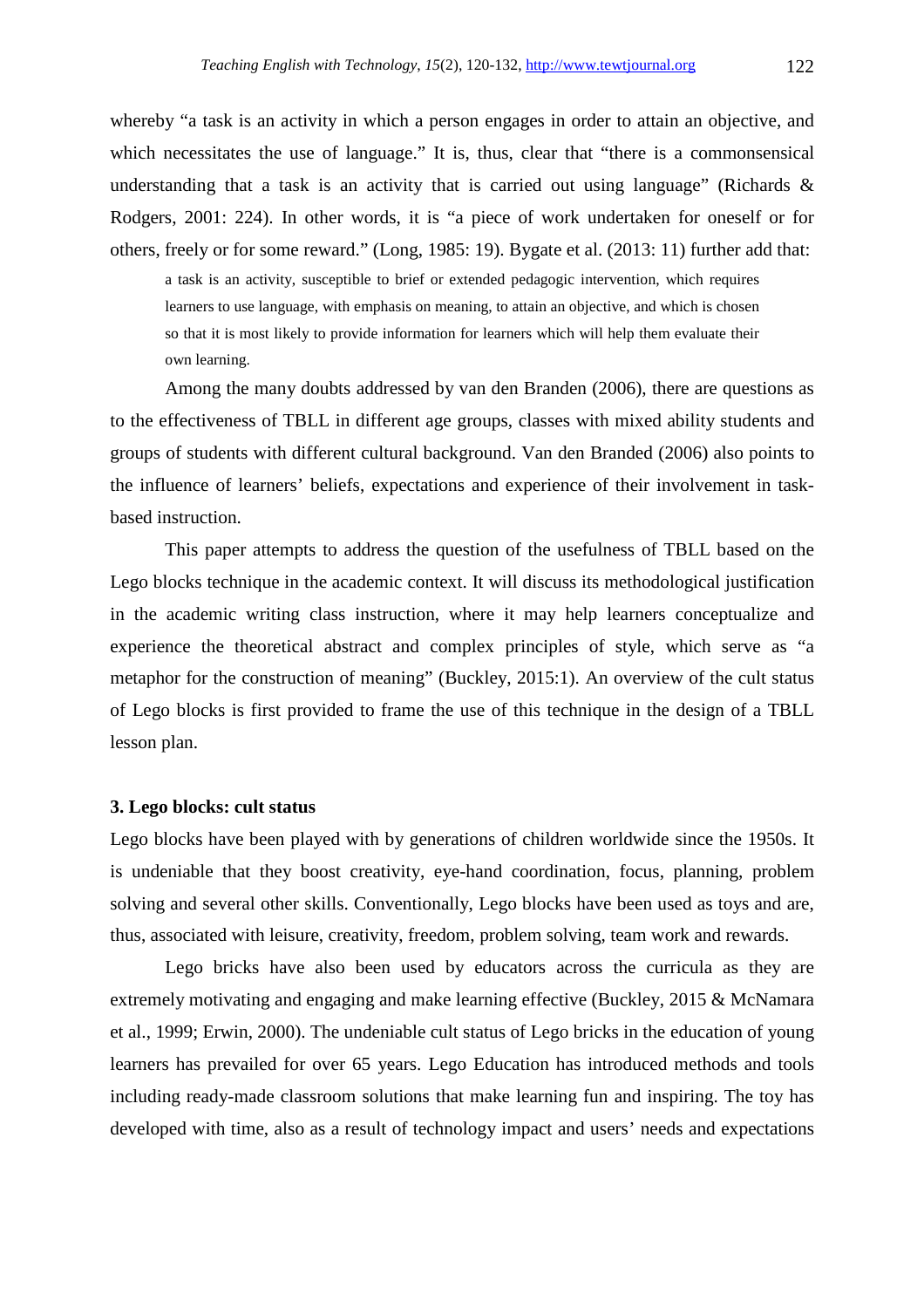so that there is now a vast range of toys, software, robotics and computer gadgets to cover different educational objectives.

 From a linguistic perspective, the universal Lego construction principle (Figure 1) was introduced as a metaphor for the principles of style by Joseph Williams in his work *Style: The Basics of Clarity and Grace* (2003), a popular text used for writing classes. Among the ten principles for writing clearly, Williams distinguishes between coherence and cohesion, two aspects necessary to diagnose and revise sentences "so that readers will judge them to be not just individually clear, but collectively both cohesive and coherent" (2003: 79). Williams realizes that being quite similar, the terms might be confusing to language learners, and thus provides the following explanation:

Think of *cohesion* as the experience of seeing pairs of sentences fit neatly together, the way two Lego pieces do. Think of *coherence* as the experience of recognizing what all the sentences in a piece of writing add up to, the way lots of Lego pieces add up to a building, bridge, or a boat (p. 83).



Figure 1. Lego construction principle (source: Lego System 2535 manual)

 In other words, Williams believes we should not complicate already complex ideas which we express in academic writing. Therefore, it is essential that we understand style as one of the fundamental aspects of writing. Academics, especially Americans, (Garner, 2001; Lesikar, 2005; Williams, 2003, Williams & Colomb 2010, Zinsser, 2001) have tried to formulate the principles for writing clearly in English.

 Williams' original idea of using Lego bricks metaphorically as an illustration of the principle of cohesion and coherence led the author to personal ideas of realizing it in practice*.*  The current Lego-based activity follows a slightly modified procedure of Harmer's (2007)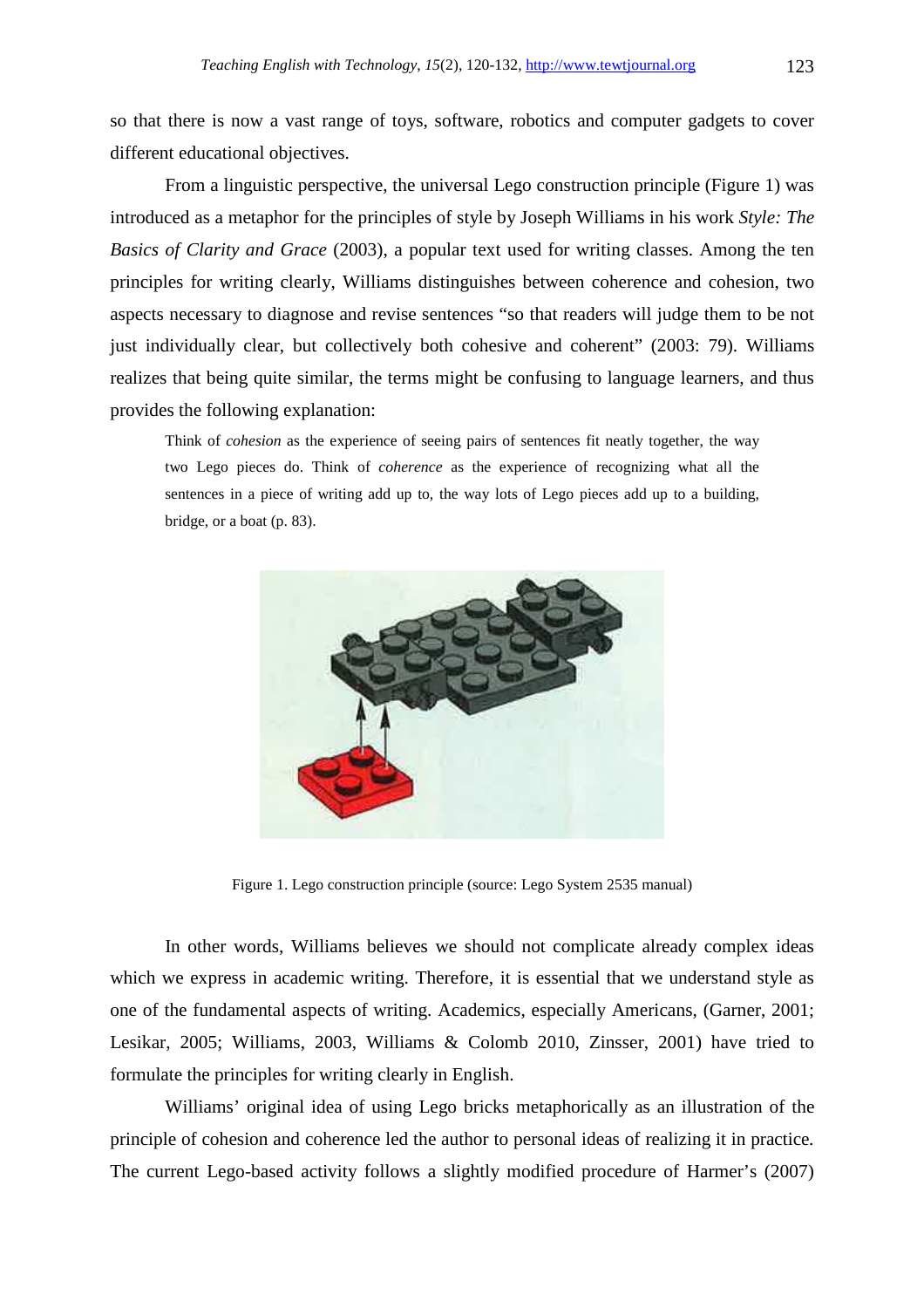ESA teaching methodology applied to a 'patchwork' lesson sequence. ESA stands for engage, study and activate (Figure 2).



Figure 2. 'Patchwork' lesson sequence (Harmer 2007: 67).

 In the first phase, the teacher engages students by demonstrating a simple Lego blocks construction and/or the Lego construction principle (Figure 1), thus using this association as an illustration of the concepts of cohesion and coherence. Then s/he encourages learners to create their own unique and coherent Lego exhibits. This task serves, in turn, as an inspiration (an illustration) of a creative writing activity. The aim of the follow-up language activity is to master the principles of style, i.e. of cohesion (combining two sentences like fitting two Lego blocks) and coherence (creating a coherent composition out of many sentences like making a coherent exhibit out of many Lego blocks). In the subsequent phase of the lesson, the teacher discusses Williams' Lego association and the "lesson on coherence," based on his *Style: The Basics of Clarity and Grace.* Then, students are asked to digitally master their exhibits, upload them with the accompanied stories on the class blog and, finally, choose their favourite Lego story. Once they experience and in effect understand the difficult concepts of cohesion and coherence (Engage phase) as a result of the performed task, they study the concept and its application in writing (Study). Then they activate their knowledge first, thanks to the creative writing activity and later when doing follow up activities from their coursebook.

### **4. Lego in the TBLL classroom**

The fifth semester of the academic writing course in the Institute of English Studies at the University of Social Sciences and Humanities in Warsaw, Poland, focuses mainly on the principles of style. When using William's (2003) book for teaching academic writing class in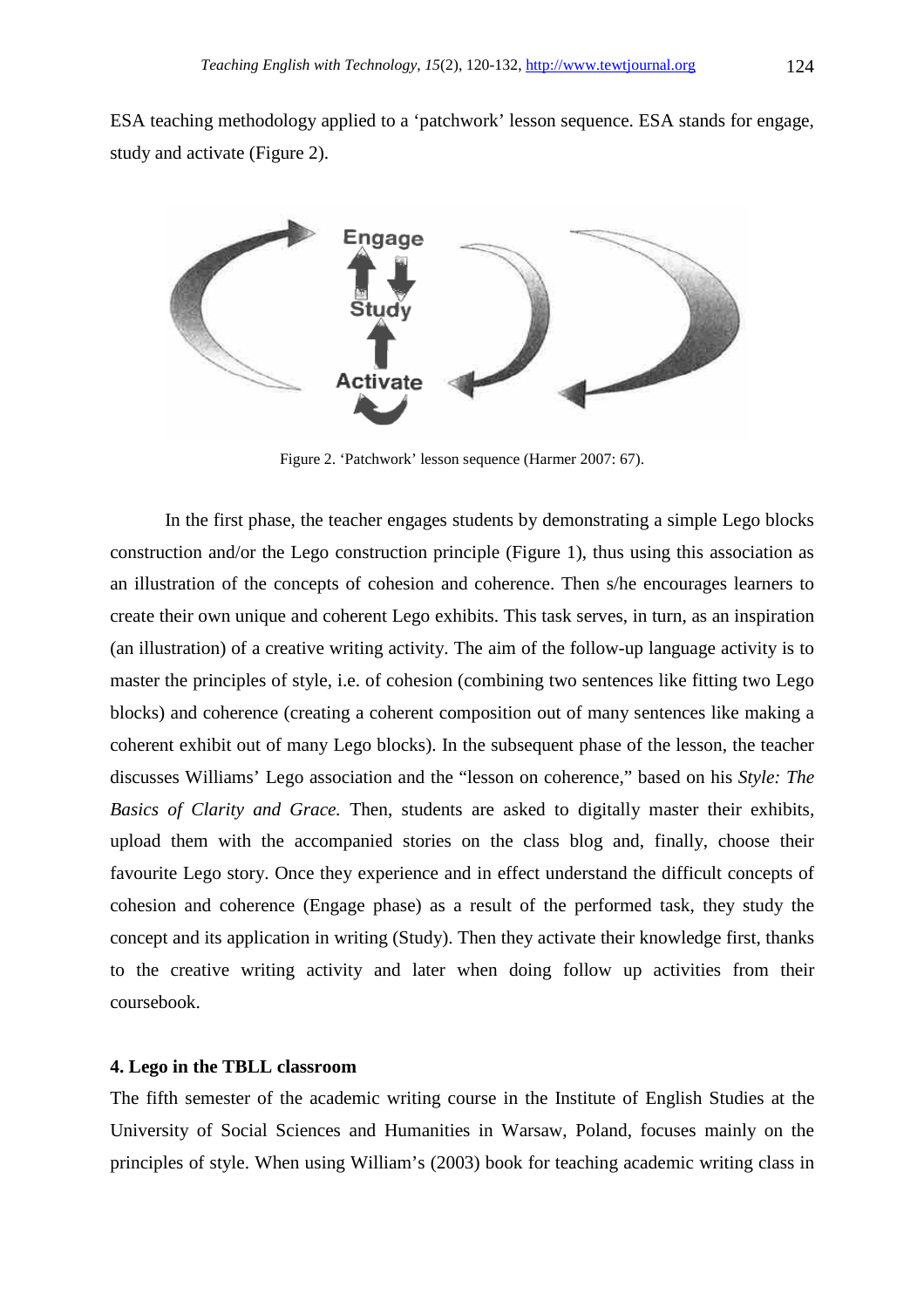this context, the idea of using real Lego blocks in practice to illustrate the principles of cohesion and coherence was introduced. While this simple and spontaneous task appears to be rudimental, its initial design has evolved over the last eight years to address young adult learners in the academic context. In the author's newest 2014 version, the task entails online writing, digital photography, computer editing programs, animation, e-learning tools and blogging. The design of this technology-mediated task-based activity is also aimed at boosting learners' writing, reading, teamwork and IT skills, and at enhancing their creativity and motivation. A lesson plan for a sample Lego activity based on composition instruction is presented below.

#### **4.1. Lesson plan:** *Lego Story Competition*

*Setting*: Institute of English Studies, University of Social Sciences and Humanities (SWPS) *Level*: 3rd year BA studies program: academic writing class *Time*: 90 minutes

*Aims and objectives*:

- to boost learners' creativity in writing
- to sensitize learners' to the needs and expectations of their audience
- to revise the principle of unity
- to focus on the principles of style, such as: unity, concision, coherence, cohesion, Oldto-New, concision, etc.
- to visualize/experience concepts of unity and style
- to show similarities between writing in English in general and for specific purposes
- to build social skills

#### *Resources*

Lego blocks (students should be given a wide selection of blocks from different sets. The bigger the selection, the better - Figure 3). This approach allows them to create their own unique exhibits and not just reconstruct an object from the original manual.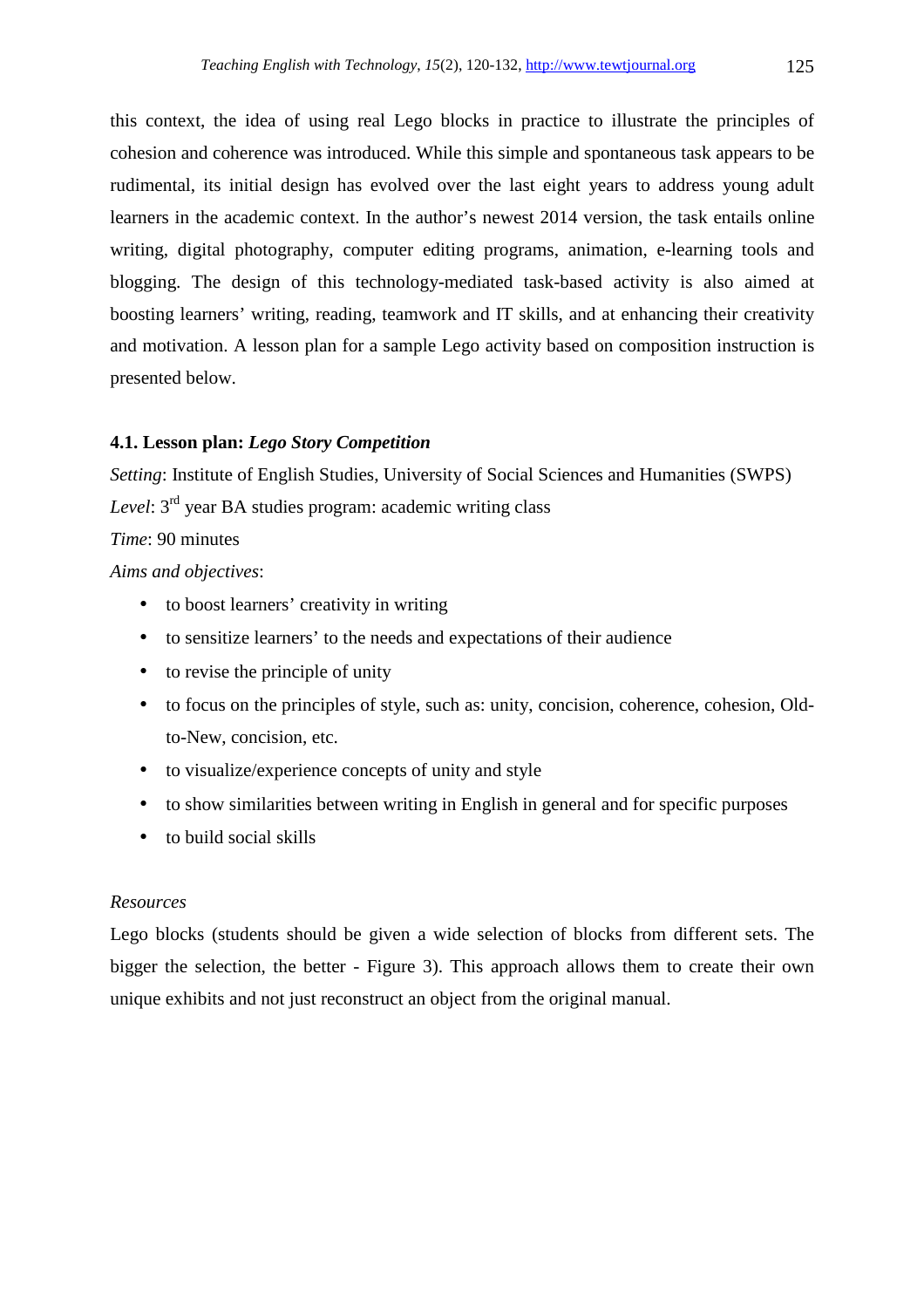

Figure 3. Resources for the Lego story competition lesson.

### *Digital aids and software*

- a cell phone with a camera/ computer/ Internet connection (non-IT based option also possible)
- school Moodle platform or/and a blog site

 This lesson plan has been designed for very IT experienced students of the English Studies at SWPS. Moreover, this sequence of an academic writing course was part of their teacher training curriculum<sup>1</sup>. The advantage of this task-based activity lies in the fact that it can be easily adapted to a different age group and a traditional classroom setting, resigning from some IT based solutions. Uploading tasks on the Wordpress class blog allows for online cooperation, evaluation, post task student comments. Moodle platform is a more formal environment for students than the blog forum. Therefore, it is a more authentic, real-world task for learners than the university-administered platform (although the blog is a secured class usage blog only).

### *Possible Constraints*

֬֒

a. Time management: if teachers lack time, they may ask their students to finish the activity as homework.

b. Lack of sufficient number of Lego blocks: However, recycling of the blocks is possible the moment the picture is taken and kept for the record.

<sup>&</sup>lt;sup>1</sup> More on the same class can be found in the author's article, entitled "Implementing blogs for teaching academic writing skills in multicultural groups" in Smyrnova (2014) *E-learning and Intercultural Competences Development in Different Countries.*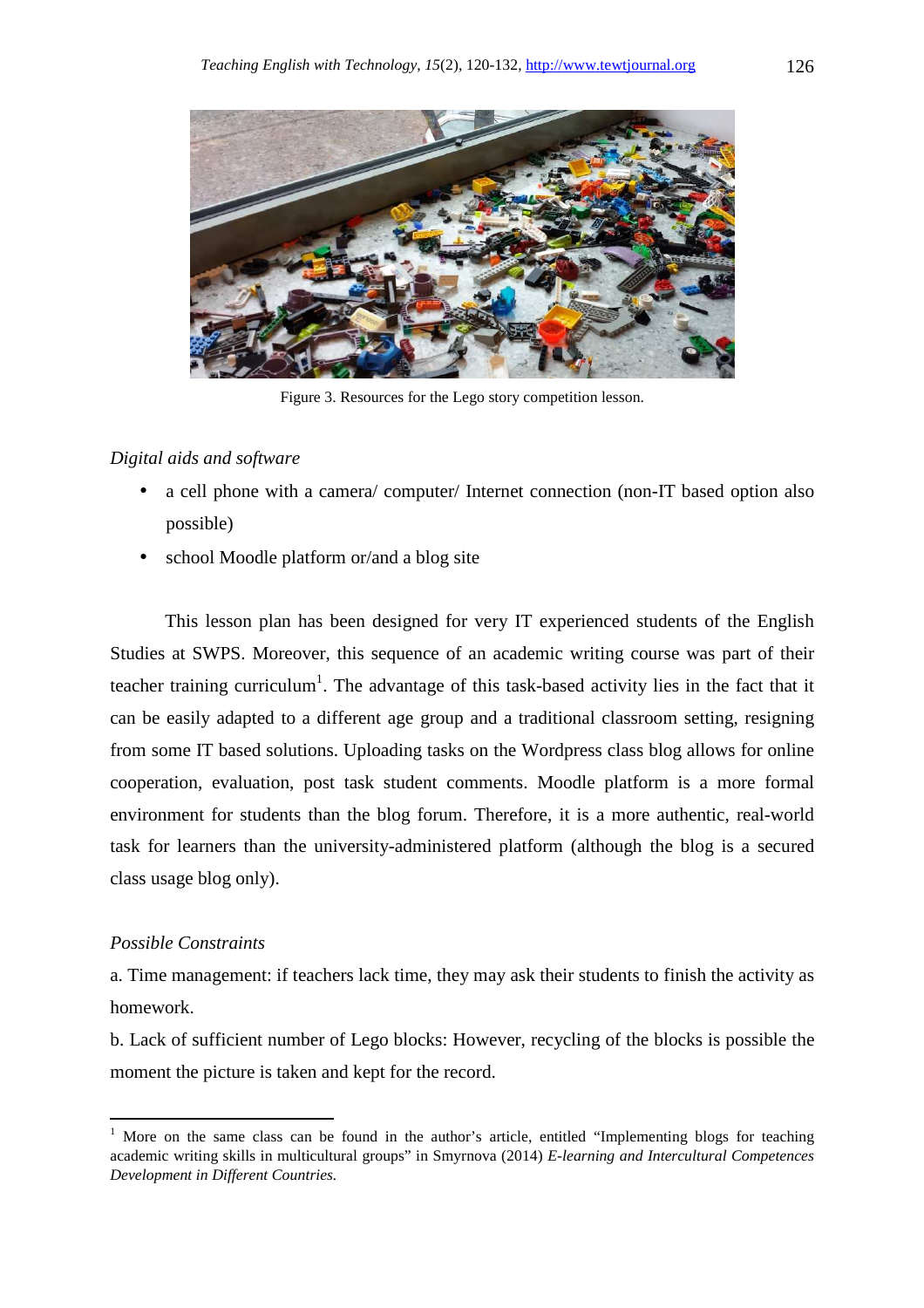# *Procedure*:

### **Pre- stage** (20 min)

- a. Explain the reason for the Lego-based activity, rules of competition (the best/ chosen by the teacher and other students story will win the competition);
- b. Demonstrate the definitions of cohesion and coherence with the use of Lego blocks (Figure 2).

# **While stage** (70 min)

- a. Choose as many blocks as you wish (but not too many/ negotiate with fellow students) and create your own unique Lego exhibit.
- b. Take a picture of the exhibit with your phone camera (or ask a fellow student for help) (Figure 4).
- c. Give the exhibit a title and write a short story (one extended paragraph).



Figure 4.Lego story competition lesson (while stage).

**Post-stage**: (optional, depending on timing and access to IT)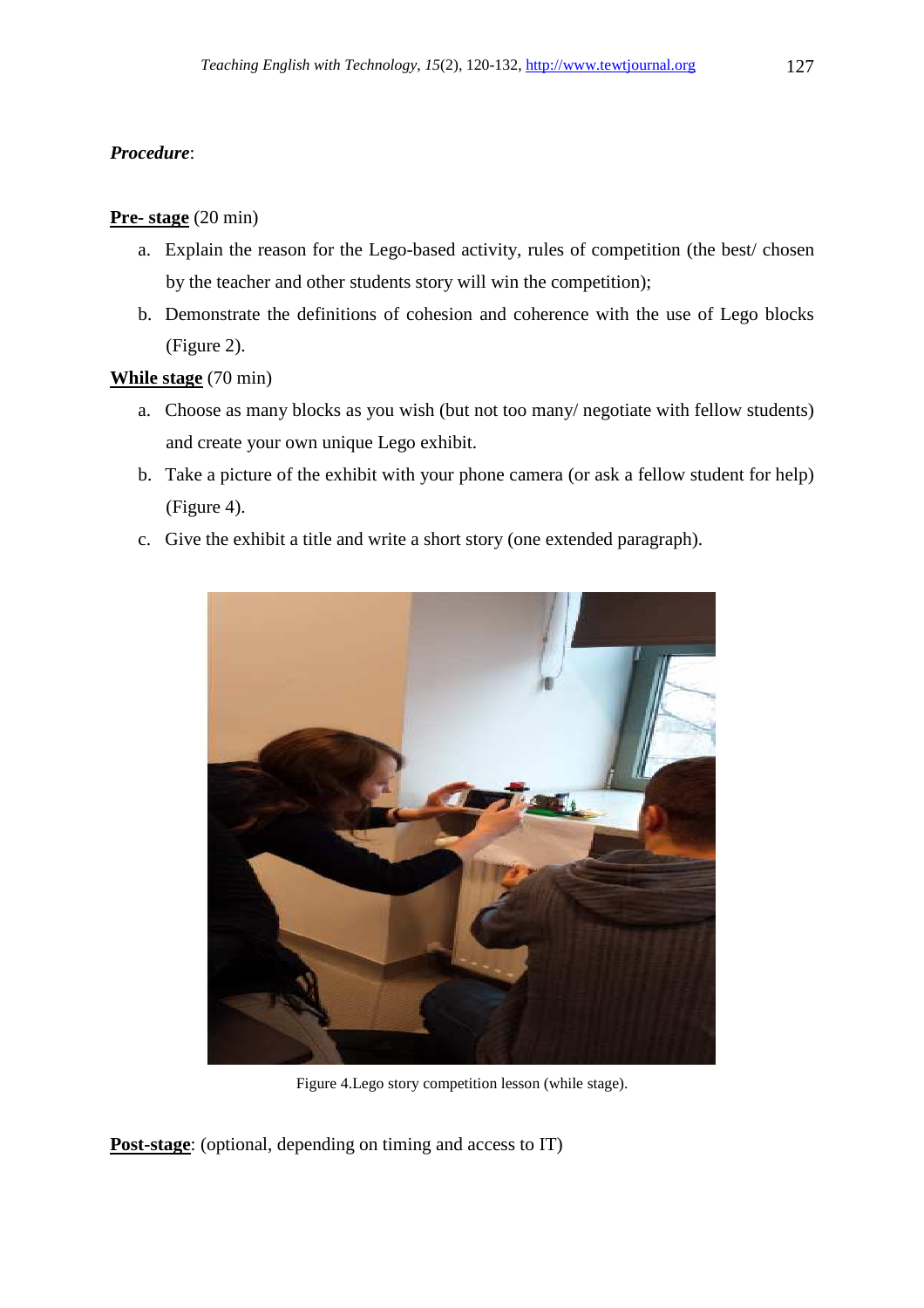• Computerize/customize the image (animation, special effects, etc.) and upload it with the description on the e-learning platform or the class blog (see Appendix 1 for sample student work).

Students and the teacher are given some time to read all the proposals and vote (choice/ questionnaire tool) for their favourite one. The final decision belongs to the teacher, but it is usually consistent with the students' choice as learners realize that a well written text fulfils the following criteria:

- 1. the story and the image go together;
- 2. the story is interesting to read;
- 3. it has a motivating title;
- 4. it shows unity (repetition of key nouns and pronouns, consistent use of pronouns, one idea per one paragraph, Old-to-New Principle, logical order of ideas, concision, coherence and cohesion;
- 5. it is grammatically and mechanically correct.

### **4.2. Discussion**

The Lego activity shows that TBLL can be an effective tool in the TEFL curriculum. The instructional activity of prose writing focuses on the self-contained paragraph structure. Its organization and development criteria should entail the idea of unity, coherence and cohesion (i.e. the flow of one sentence to another achieved thanks to putting the old information at the beginning of the sentence and pushing new and complex information to its ending), the use of transition signals and linking words, repetition of key nouns and pronouns, consistent use of pronouns, logical organization of ideas (Oshima 2006 & Williams 2003). The popular coursebooks on academic writing in English provide the theory, models and drills; yet, the tasks suggested are monotonous and repetitive. Moreover, for most learners academic writing is difficult and demanding. However, TBLL tasks inductively focus on pedagogy; they are spontaneous, "influenced by learner choice, and susceptible to learner reinterpretation" (qtd in Van den Branden 2006, 3-4). The Lego activity "camouflages" the pedagogical aim even more as it is nostalgic and playful and thus far from the academic routine.

 Buckley (2015) points out the "personal, engaging nature of the [LEGO] activity" and " the inherent playfulness of learning [which] is emphasized through the use of Lego, used as a metaphor for the students' construction of meaning" (2015:1). Thanks to the Lego blocks technique, this activity serves as a natural bridge between learners of different cultural backgrounds. Foreign students enjoy the class as much as their Polish colleagues and actually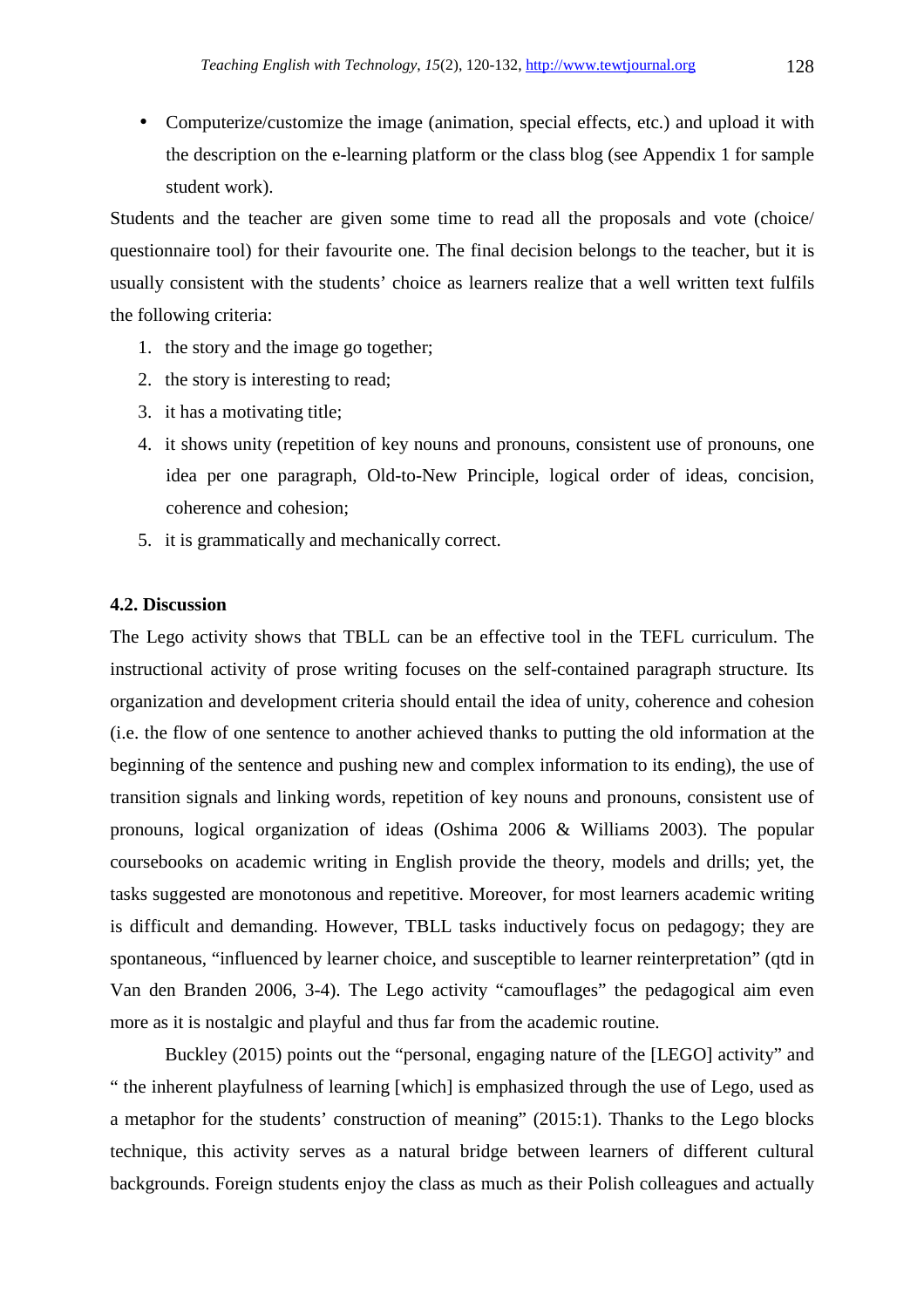this activity bonds them more than others. Students in a semi-formal/university setting start to behave spontaneously, enjoying the activity to such an extent that they even share their photos with friends on their own *Facebook* accounts, which can be considered a sign of success.

### **5. Summing up**

 $\overline{a}$ 

Although the Lego Story activity may not be the real-world task of adult language learners, as a TBLL activity it can serve as a natural (or even nostalgic) bridge between pedagogy and reality. It serves to teach in a spontaneous, inductive and discrete way concepts that are very hard to present in a theoretical classical mode. Joseph Williams in his *Style*, often refers to the readers' feelings, asking questions: How does a given sentence or passage make us feel? Passive, choppy, disorganized, dense, incoherent? Lego exhibits are like pieces of art, unique and open to interpretation. They require not only the author but also the audience; similarly to writing for academic purposes. It is the audience to judge whether our argumentation is logical, grounded, convincing and motivating to read. Sentences consist of words like Lego exhibits consist of blocks. With a theoretically unlimited number of words, we can create an unlimited number of utterances; yet, if they are to tell the story, they must flow one from another (cohesion) and compose one unity (coherence). Only thanks to our knowledge of vocabulary, grammar and style, are we able to express our thoughts to tell the story. Therefore, it is very important to mix Lego blocks from different sets (*Space, City, Football, Underwater, System,* etc). By using one set only we limit the user's creativity asking him/her just to reproduce a ready-made model<sup>2</sup>.

 There might be different variants to this task; for example, teachers may skip the introductory phase of presenting Williams' concepts of cohesion and coherence. The last "award" stage, when a teacher justifies the verdict may include this information. Without cohesion the exhibit will fall apart; without coherence it will not tell any story. In addition, the activity may be used in many follow-up exercises, such as matching, guessing (the image with the story), class discussion, etc. In fact, the dynamics and flexibility of the technique, resulting from its 'Patchwork' sequence, enables individualization and adaptation, depending on the learners' needs.

<sup>2</sup> Unfortunately, in the newest 2015 edition of *Style. The Basics of Clarity and Grace*, the concept of using Lego blocks visualization has been replaced by the metaphor of a jigsaw puzzle, which in the author's opinion limits the creative and educational potential of this activity and in fact enforces the idea of replicating someone else's ideas.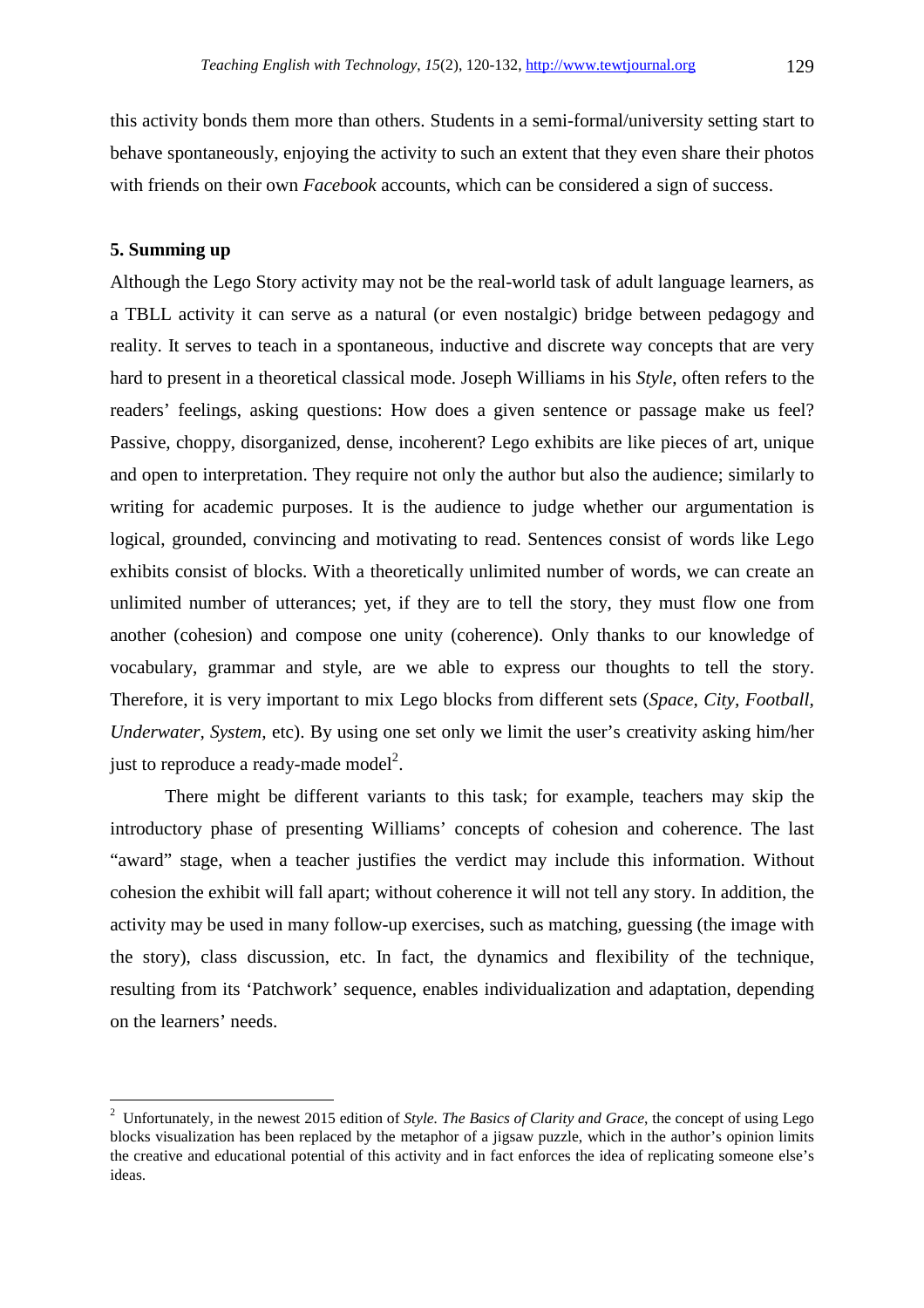Furthermore, the Lego task-based activity clearly shows that task-based aims need not be necessarily linguistic [e.g. building a Lego exhibit], but do need language use for its performance (Bygate et al., 2001). The Lego technique thus helps construct, experience and communicate meaning, involving learners' cooperation and negotiation skills as it is highly influenced by their choice made for the audience (Long, 1985; Bygate et al., 2001 qtd in Van den Branden, 2006: 3-4). Lego Story lesson has proved successful in different groups of learners for a few years now; with its every new edition students modify it and suggest new creative ideas. While some of them use traditional resources to create set decoration for the constructs, those more technically advanced, apply: animation, special effects and many other tools. Originally a pen-and-paper activity, it has been adapted to suit the expectations of the digital natives. The only aspect that has not changed are the old Lego blocks.

#### **References**

- Borg, S. (2003). Teacher cognition in language teaching: A review of research on what language teachers think, know, believe, and do. *Language Teaching*, *36*, 81-109.
- Branden van den, K. (2006). *Task-based Language Education: From Theory to Practice*. Cambridge: Cambridge University Press.
- Buckley, C. (2015). Conceptualizing plagiarism: Using Lego to construct students' understanding of authorship and citation. *Teaching in Higher Education, 20*(3). Retrieved March 19, 2015, from http://www.tandfonline.com/doi/abs/10.1080/13562517.2015.1016418?journalCode=cthe20#.VO3u -HJ7es.
- Bygate, M., Skehan, P., & Swain, M. (2013). *Researching Pedagogic Tasks: Second Language Learning, Teaching, and Testing*. New York: Routledge.
- Ellis, R. (2003). *Task-based Language Learning and Teaching*. Oxford: Oxford University Press.
- Gadomska, A. (2014). Implementing blogs for teaching academic writing skills in multicultural groups. In Smyrnova, E. (ed.), *E-learning and Intercultural Competences Development in Different Countries* (pp. 280-297)*.* Katowice-Cieszyn: University of Silesia.
- Garner, B. (2001.). Legal writing in plain English, exercises. Retrieved January 15, 2015, from http://presspubs.uchicago.edu/garner/.
- Gauntlett, D. (2011) *Making is Connecting. The Social Meaning of Creativity, from DIY and Knitting to YouTube and Web2.0*. Cambridge: Polity Press.
- Harmer, J. (2007). *The Practice of English Language Teaching*. Harlow: Pearson Education Limited.
- Hernandez, A. (2003). Making content instruction accessible for English Language Learners. In Gilbert G., Garcia (eds.), *English Learners: Reaching the Highest Level of English Literacy* (pp. 125-149). Newark, Del: International Reading Association.
- LEGO.com. (n.d.). Retrieved January 15, 2015, from http://www.Lego.com/en-gb/.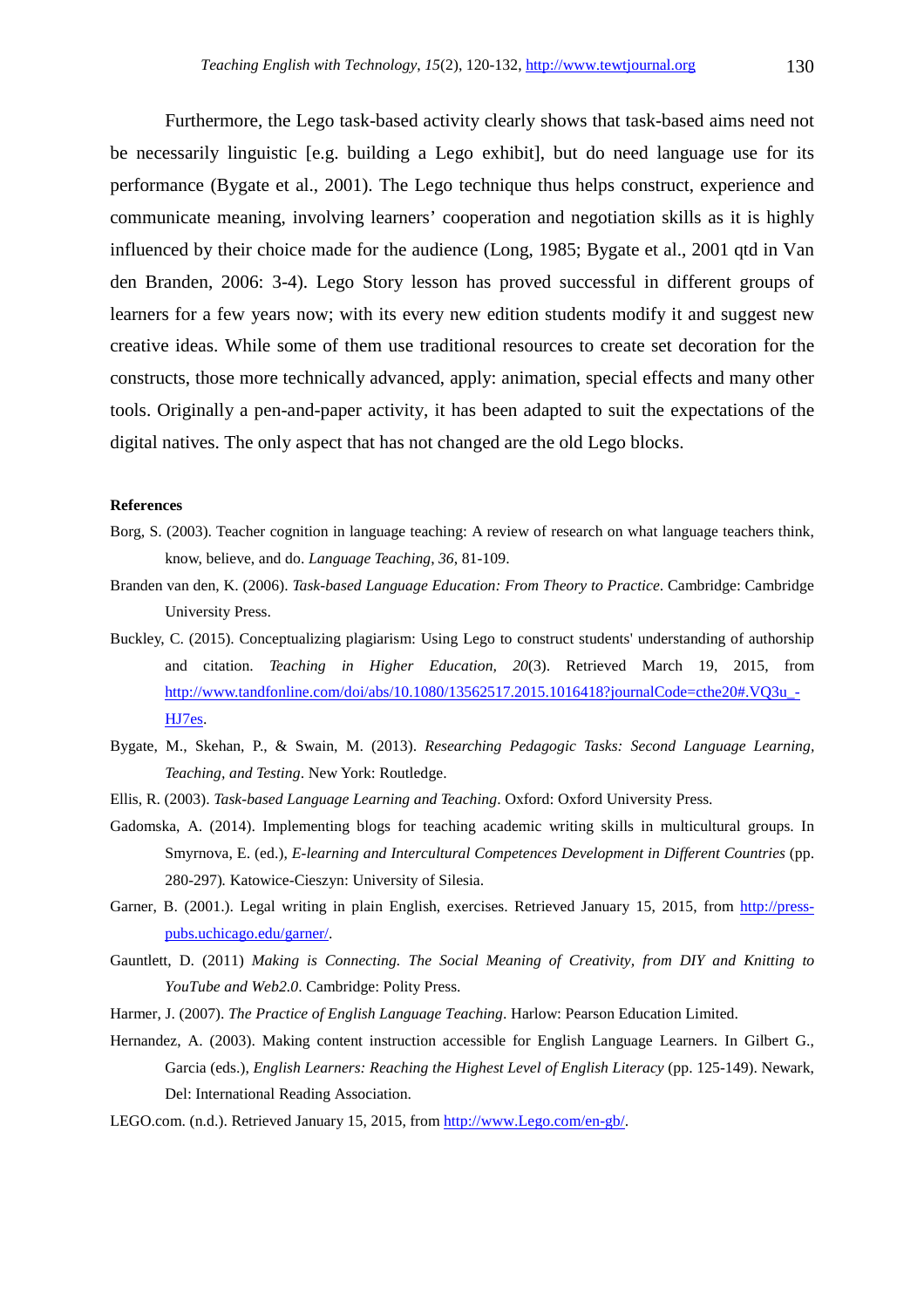- Izadapanah, S. (2010). A study on Task-Based Language Teaching: from theory to practice. *US-China Foreign Language*, 8(3), 47-56. Retrieved from http://capswriting.pbworks.com/f/Taskbased+Language+Teaching.pdf.
- James, A. R. (2013). Lego serious play: a three-dimensional approach to learning development. *Journal of Learning Development in Higher Education*, 6. Retrieved from http://www.aldinhe.ac.uk/ojs/index.php?journal=jldhe&page=issue&op=view&path%5B%5D=15.
- Lesikar, R., & Flatley, M. (2005). *Basic Business Communication: Skills for Empowering the Internet Generation* (10th ed.). Boston: McGraw-Hill/Irwin.
- Long, M. H. (1985). A role for instruction in second language acquisition: Task-based language teaching. In Hyltenstam, K., Pienemann, M. (eds.), *Modeling and Assessing Second Language Acquisition* (pp. 77- 99). Clevedon: Multilingual Matters.
- McNamara, S., Cyr, M., Rogers, C., & Bratzel, B. (1999). LEGO brick sculptures and robotics in education. Paper presented at the American Society for Engineering Education Annual Conference & Exposition, Charlotte, NC.
- Oshima, A., & Hogue, A. (2006). *Writing Academic English*. New York: Pearson Longman.
- Papert, S. & Harel, I. (1991). Situating constructionism. In Papert S., Harel, I. (eds.), *Constructionism* (pp. 1-12). New York: Ablex Publishing.
- Richards, J. C., & Rodgers, T. S. (2001). *Approaches and Methods in Language Teaching* (2nd ed.). Cambridge: Cambridge University Press.
- Williams, J. (2003). *Style: Ten Lessons in Clarity and Grace, seventh edition*. New York; London: Longman.
- Williams, J., & Colomb, G. (2010). *Style: Lessons in Clarity and Grace* (10th ed.). Boston: Longman.
- *Writing Class M.A.- Using Blogs for TEFL*, [online] at www.wordpress.com. (accessed 31 July 2014)
- Zinsser, W. (2001). *On Writing Well: The Classic Guide to Writing Nonfiction* (25th anniversary ed., 1st Harper Resource Quill ed.). New York: Quill.